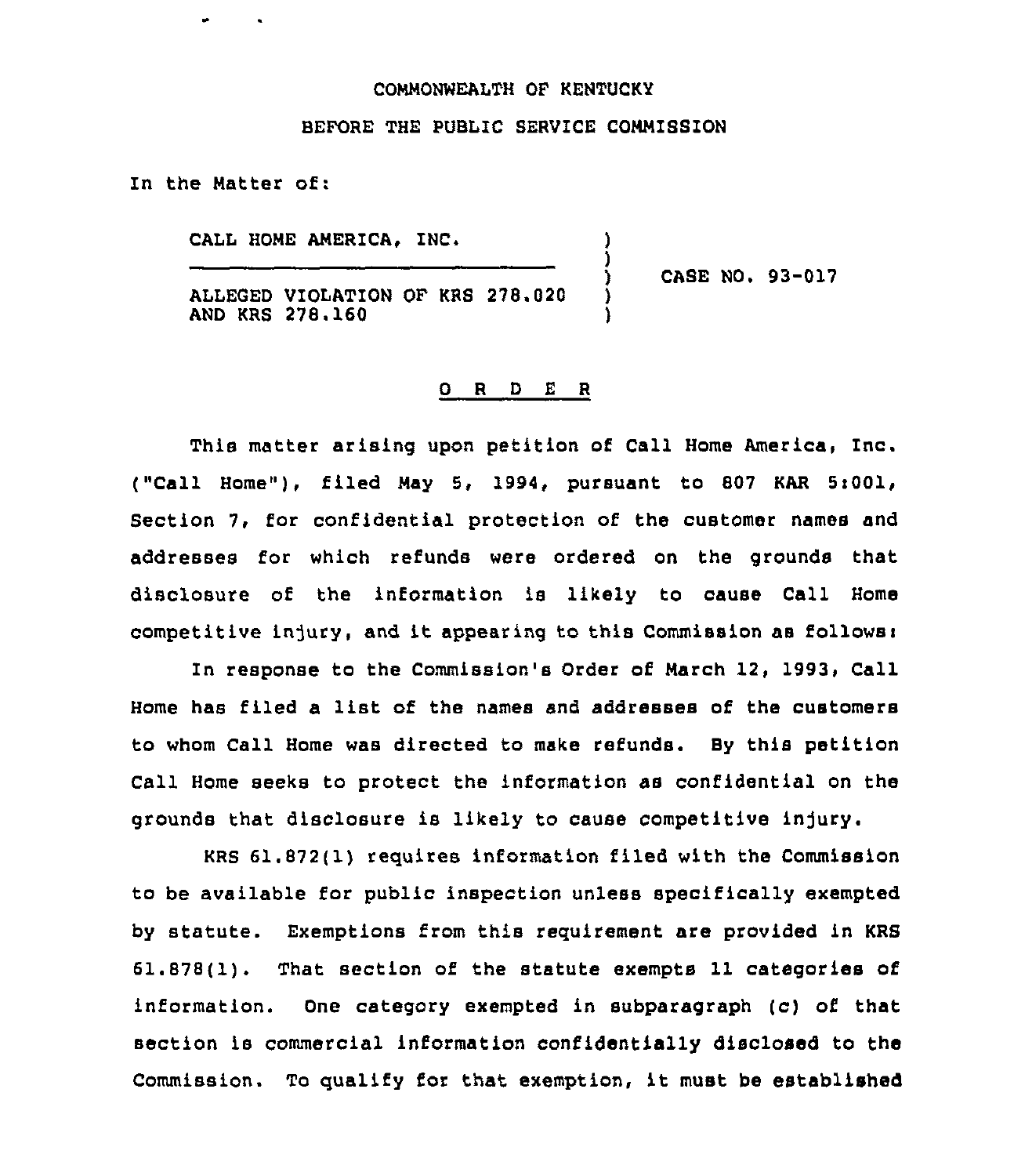that disclosure of the information is likely to cause substantial competitive harm to the party from whom the information was obtained. To satisfy this test, the party claiming confidentiality must demonstrate actual competition and a likelihood of substantial competitive injury if the information is disclosed. Competitive injury occurs when disclosure of the information gives competitors an unfair business advantage.

Call Home competes with all certificated carriers authorised to provide telecommunication service. Such competitors could use the information to solicit Call Home's customers and attempt to obtain their business. Therefore, disclosure of the information is likely to cause Call Home competitive injury and the information should be protected as confidential.

This Commission being otherwise sufficiently advised,

IT IS ORDERED that the identity of the customers furnished in response to the Commission's Order of March 12, 1993, which Call Home has petitioned be withheld from public disclosure, shall be held and retained by this Commission as confidential and shall not be open for public inspection.

 $-2-$